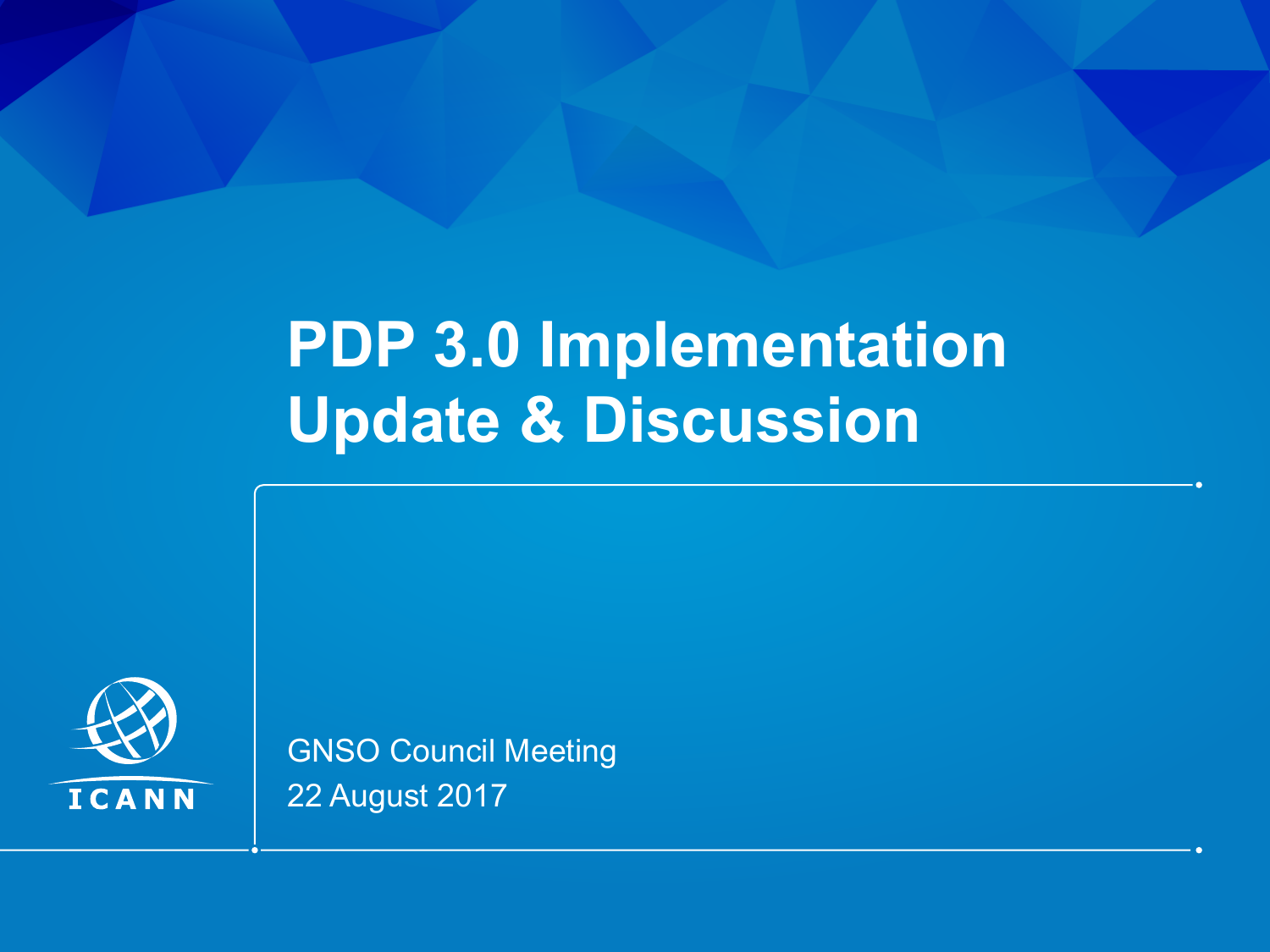

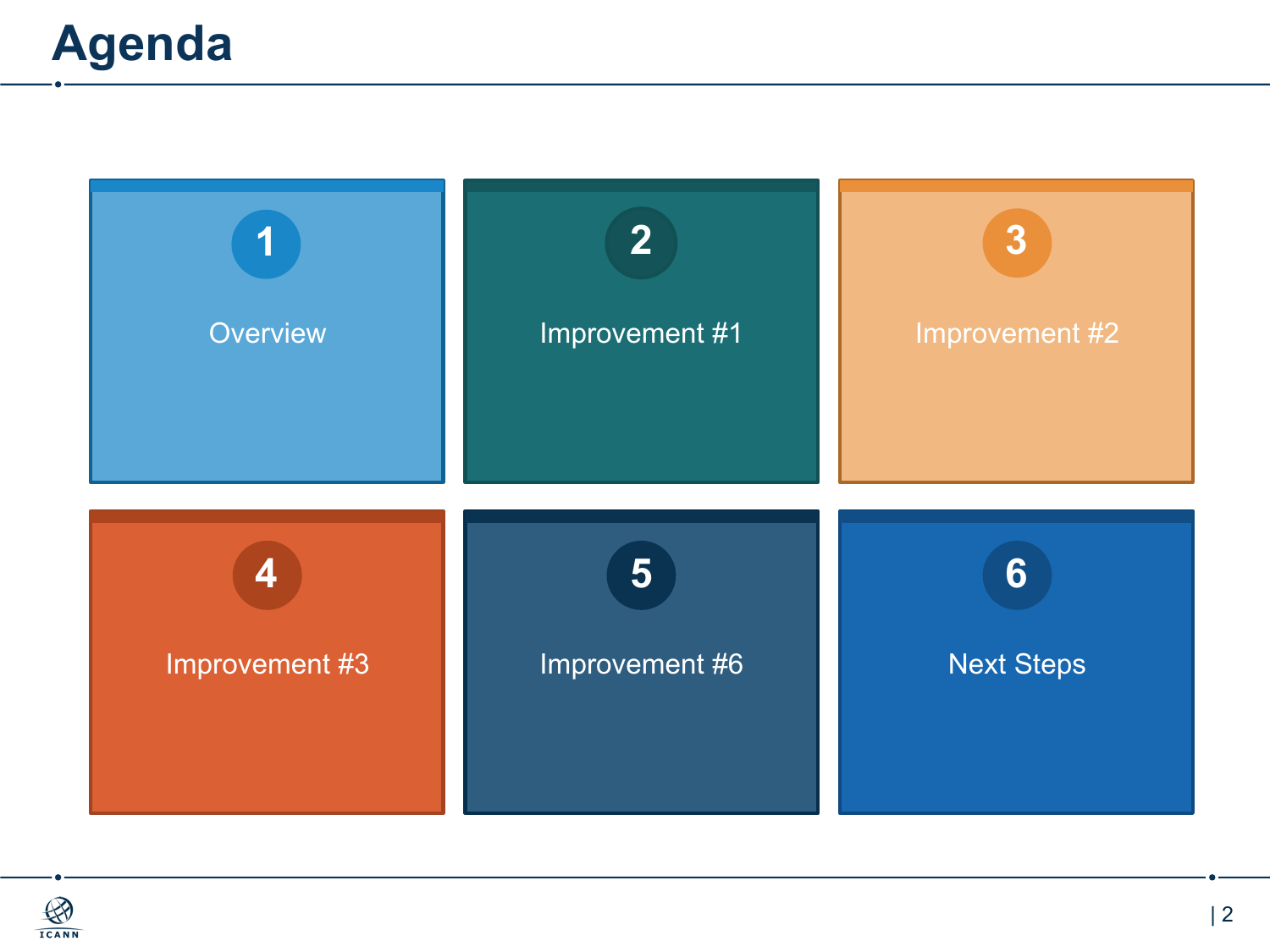#### **Overview**

- ¤ Aim to complete all 14 PDP 3.0 Improvements by ICNN66 Montreal
- **Since April, held 14 meetings to support the implementation efforts**
- ◎ Designated Small Team working with staff to tackle each improvement
- ⊙ Deliver the final documents of completed improvements in an incremental manner
- Completion Status
	- Completed 5 out of 14 PDP 3.0 Improvements
	- $\circ$  Sent the Council the final documents for #1, #2, #3 & #6 as the first deliverable
	- $\circ$  Improvement #14 also completed
	- $\circ$  Other improvements in the pipeline with various levels of progress

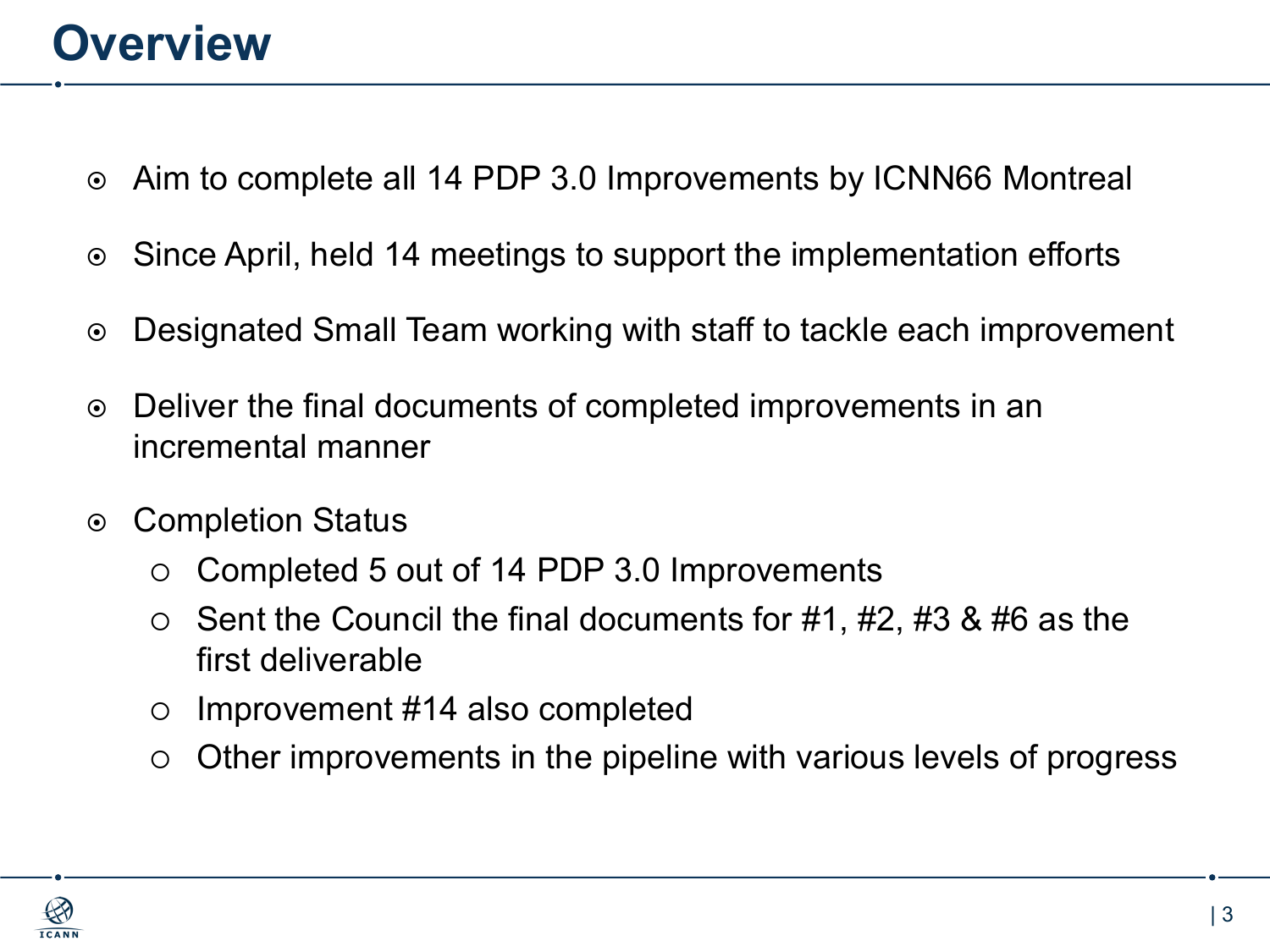#### **Terms of Participation for Working Group Members**

- ¤ [https://docs.google.com/document/d/1bs\\_bQwITOJvDIWgaj0FV2A\\_bb](https://docs.google.com/document/d/1bs_bQwITOJvDIWgaj0FV2A_bbX02EptU/edit) X02EptU/edit
- ¤ Require those joining a Working Group sign up to a **Statement of Participation** outlining the commitment expected from Working Group members, as well as expectation with regards to the multistakeholder, bottom up, consensus policy development
- **PDP Chairs provided input on whether such a Statement of** Participation would be deemed helpful
- **Ombudsman provided feedback on mechanisms and measures to** seek affirmative commitment from Working Group members

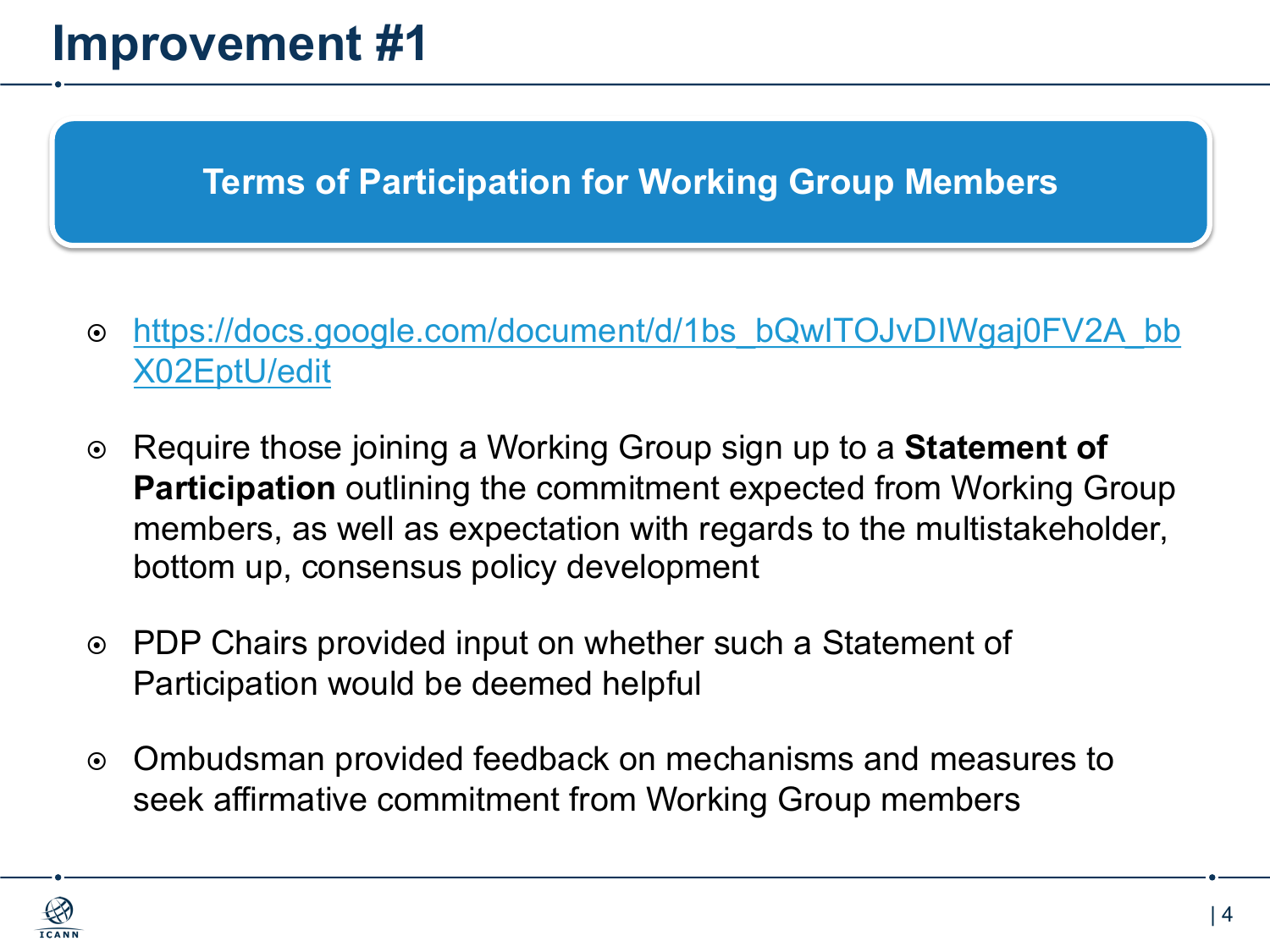**Consider Alternatives to Open Working Group Model**

- ¤ https://drive.google.com/a/icann.org/file/d/1N-[U9dvu\\_IBkW1FvpGY\\_aGr0uW6VZTW9Y/view?usp=sharing](https://drive.google.com/a/icann.org/file/d/1N-U9dvu_IBkW1FvpGY_aGr0uW6VZTW9Y/view?usp=sharing)
- ¤ A **comparison table** that provides an overview of the different aspects that need to be considered in the context of a PDP Working Group or Team formation
- **Three models have been identified to carry out policy development**
- ¤ Elements of the different models can be modified, mixed, matched as deemed appropriate; variations can also be considered
- **Additional criteria to be decided upon when a PDP Team Charter is** being developed

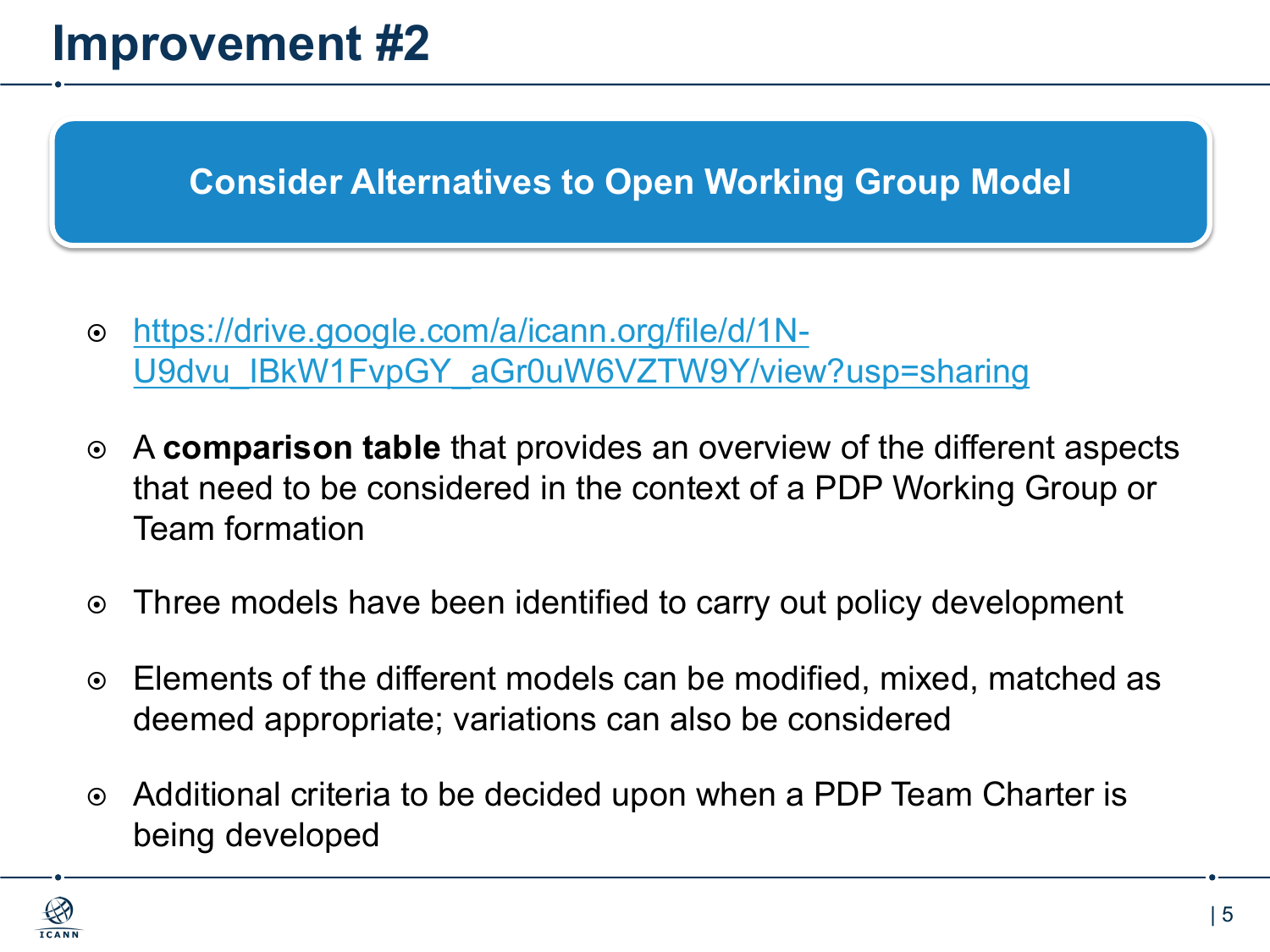**Criteria for Joining of New Members After a PDP Working Group is Formed or Re-chartered** 

- $\odot$  Main Document: [https://docs.google.com/document/d/1qp7rv4wB8TNzkPdi5yuKlpfIjgt8](https://docs.google.com/document/d/1qp7rv4wB8TNzkPdi5yuKlpfIjgt81ClOZsq4EcA5QEg/edit?usp=sharing) 1ClOZsq4EcA5QEg/edit?usp=sharing
- ◎ PDP Working Group Member Skills Guide: [https://docs.google.com/document/d/14uAsBg0\\_BnhJ6nqjitsHutm1Ac](https://docs.google.com/document/d/14uAsBg0_BnhJ6nqjitsHutm1AcFKhRsa4VAsR-WtMKI/edit?usp=sharing) FKhRsa4VAsR-WtMKI/edit?usp=sharing
- ◎ Provide additional clarifications for GNSO Working Group Guidelines; outline a number of factors that Working Groups may want to consider whether to accept new members after the start of the effort
- **Explain what can be done to ensure that new members are sufficiently** prepared for full participation and are aware of the expectations

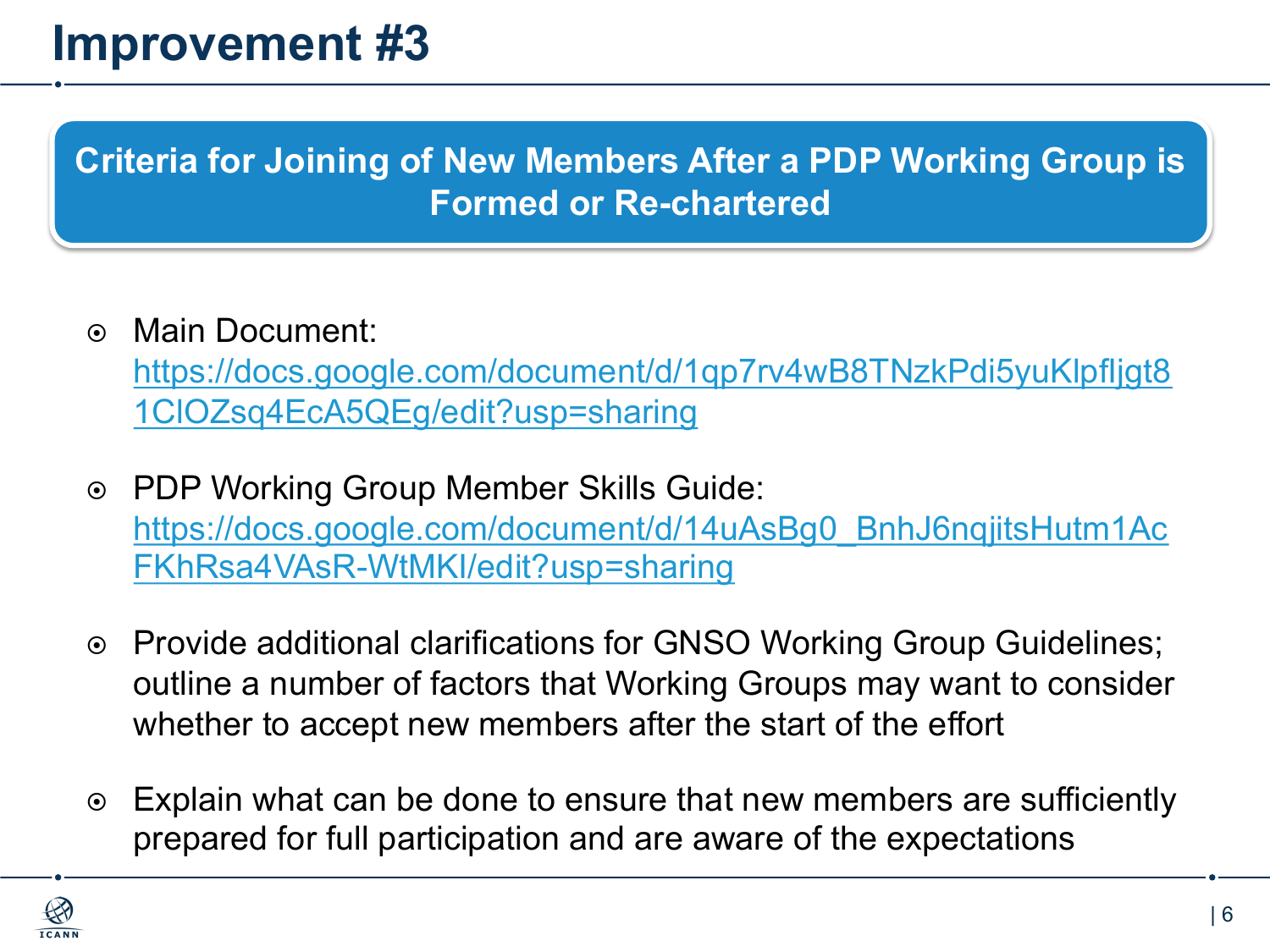**Document Expectations for Working Group Leaders Outlines Roles & Responsibilities and Minimum Skills & Expertise Required**

- ¤ [https://docs.google.com/document/d/1DxRS7jYHh1i5USyrr0wP6dpJhQjR](https://docs.google.com/document/d/1DxRS7jYHh1i5USyrr0wP6dpJhQjRqrMnnT_xWuzhSqU/edit?usp=sharing) qrMnnT\_xWuzhSqU/edit?usp=sharing
- ¤ Facilitate the Working Group review and selection of leadership positions
- ¤ Provide a detailed description of Working Group leaders' role and responsibilities, including expected commitment, skills, and expertise
- **■** Working Group leaders would be expected to agree to the role and responsibilities, which serve as a means to hold the leaders accountable

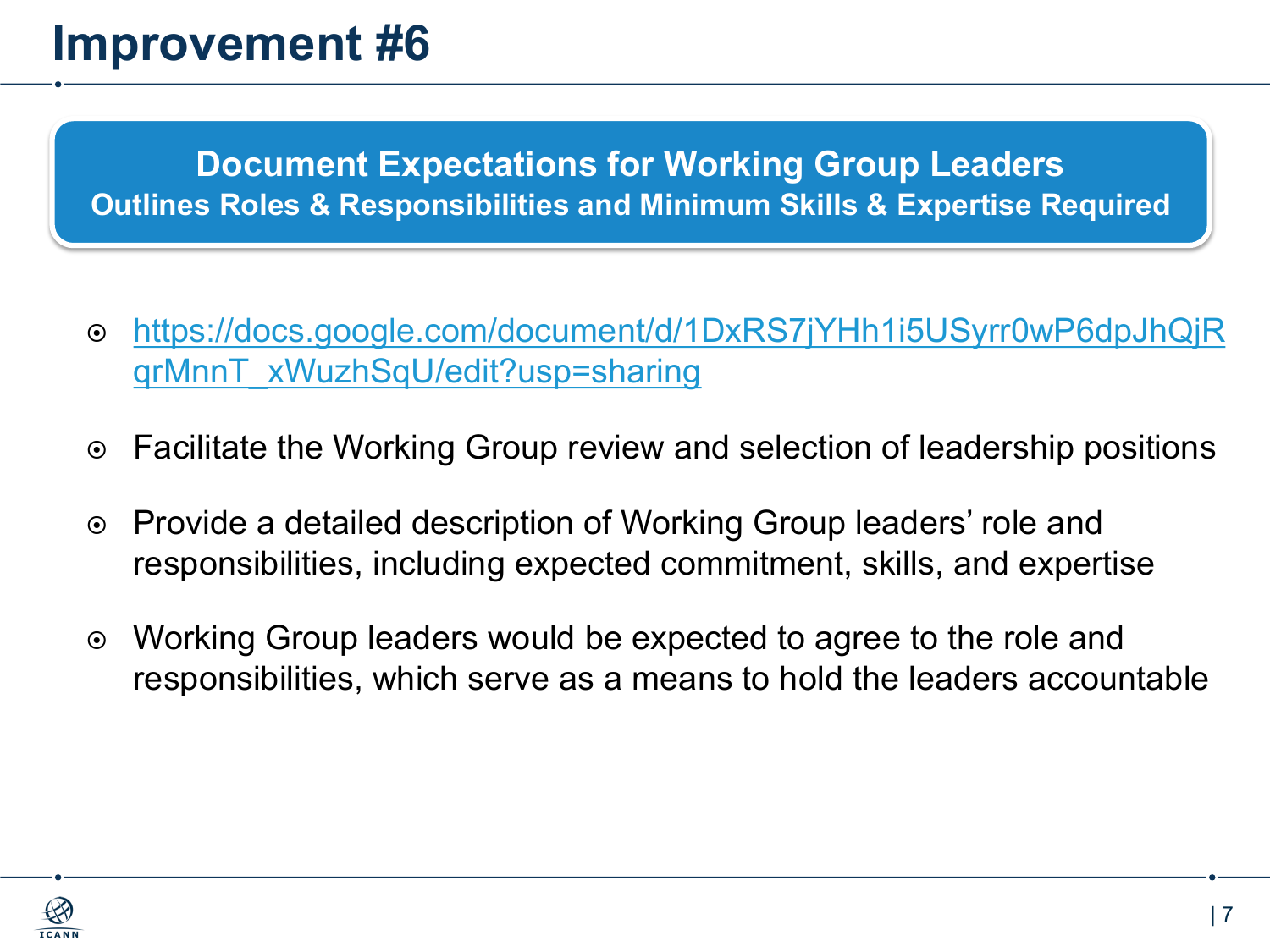### **Next Steps**

- ⊙ GNSO Council to review Small Team's conclusions and proposed implementation of the completed improvements, provide input/feedback
- **■** Discuss the appropriate timing to start deploying each of the completed improvements
	- **Improvements #1 & #3: GNSO Council to consider when to** publicize and deploy these requirements
	- **Improvement #2:** GNSO Council to consider whether the structure of any existing PDP would need to be reconsidered
	- ¡ **Improvement #6**: GNSO Council to consider the following process: A Call for volunteers with clear list of expectations and skills, followed by assessment of each candidate against the skills identified, which would result in a recommendation to the Council